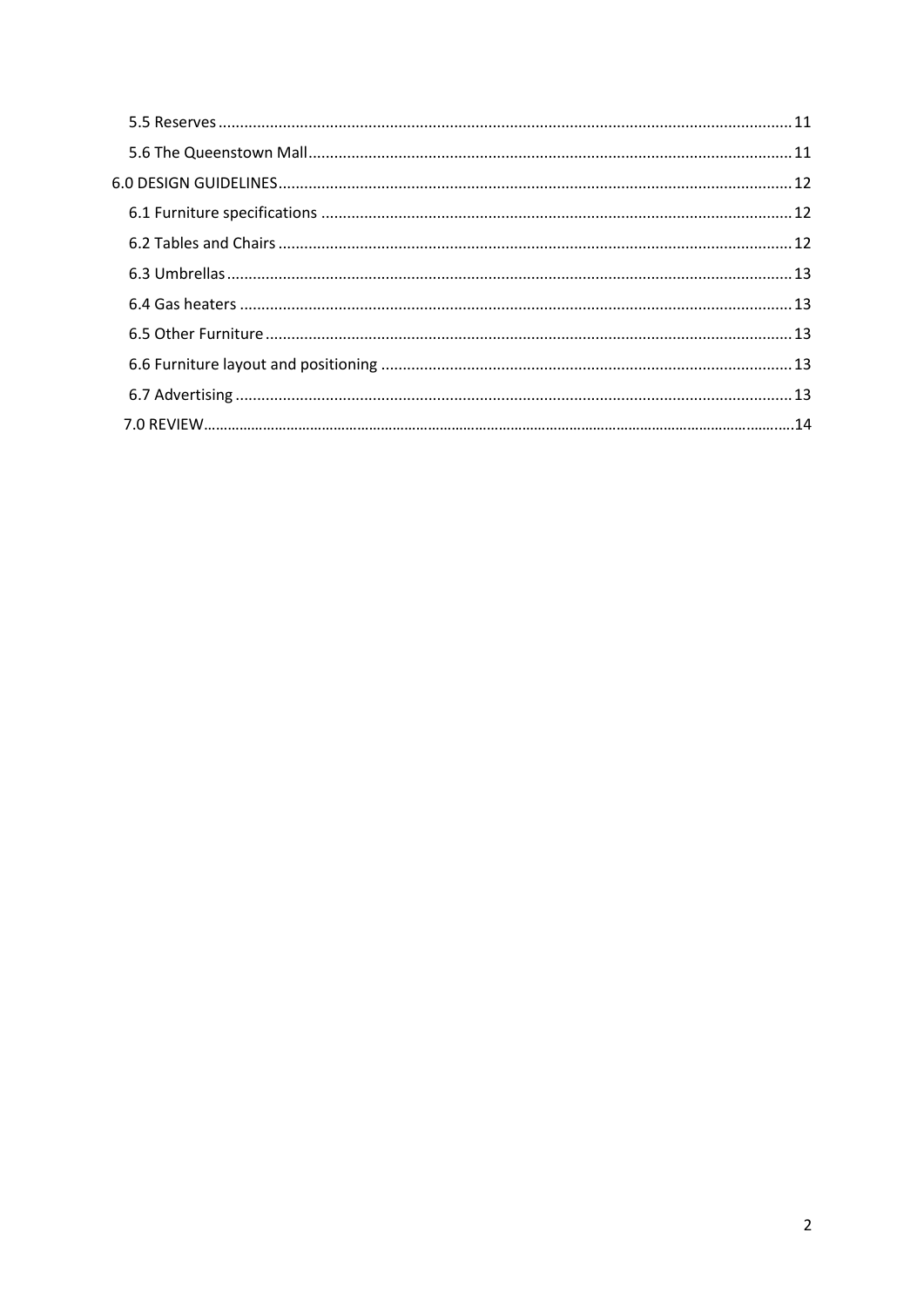## 1.0 INTRODUCTION

Tables and Chairs on public space make an important contribution to the quality of public places in the Town Centres by providing an active street frontage that is vibrant, dynamic, comfortable and attractive. They provide a space for social interaction and the opportunity to withdraw from pedestrian movement in the street and rest while observing street activity.

The presence of people in public places increases the sense of safety and security in streets and even when empty, the tables and chairs suggest street life. They also provide restaurant and café owners with the opportunities of extending their businesses and promoting patronage with a more visible presence.

The Queenstown lakes District Council retains control over table and chair Licences in public space to ensure that pedestrian flow is maintained and that visual amenities are not compromised.

#### 1.1 Definition of a Table and Chair Area

A Table and Chair Area is defined as the use of any public place, under the jurisdiction of the Queenstown Council for the arrangement of tables and chairs used for the consumption of food and beverages in association with a lawfully existing restaurant and /or café.

#### 1.2 Purpose of a Table and Chair Area

The purpose of the Table and Chair Policy ("Policy") is to inform and advise town centre businesses of the requirements when applying to have tables and chairs located in public places. By providing a framework for the layout and design, the Policy also ensures a high standard and further strengthens the Council's direction in promoting street activities.

The intention of a Table and Chair Area is to provide a safe and inviting environment for outdoor seating that forms a natural extension to the seating of an existing restaurant or café. The approval of a Table and Chair Licence makes provision for the use of a specified area of the public place in accordance with conditions stipulated by the QLDC. All furniture to be used on public space must be approved by the Council.

Furniture should not compromise existing street activities, and pedestrian or vehicle flow or safety.

QLDC is charged with the responsibility of managing public places within the District and will consider the new establishment or reapplication of a Table and Chair Licence on a case-by-case basis. QLDC reserves the right to review, amend, refuse or revoke any Table and Chair Licence or application at any time.

It is the responsibility of the licence holder to comply with all laws and bylaws and all other legal requirements relevant to the activity permitted pursuant to this Licence and to ensure that employees, patrons and other agents also comply.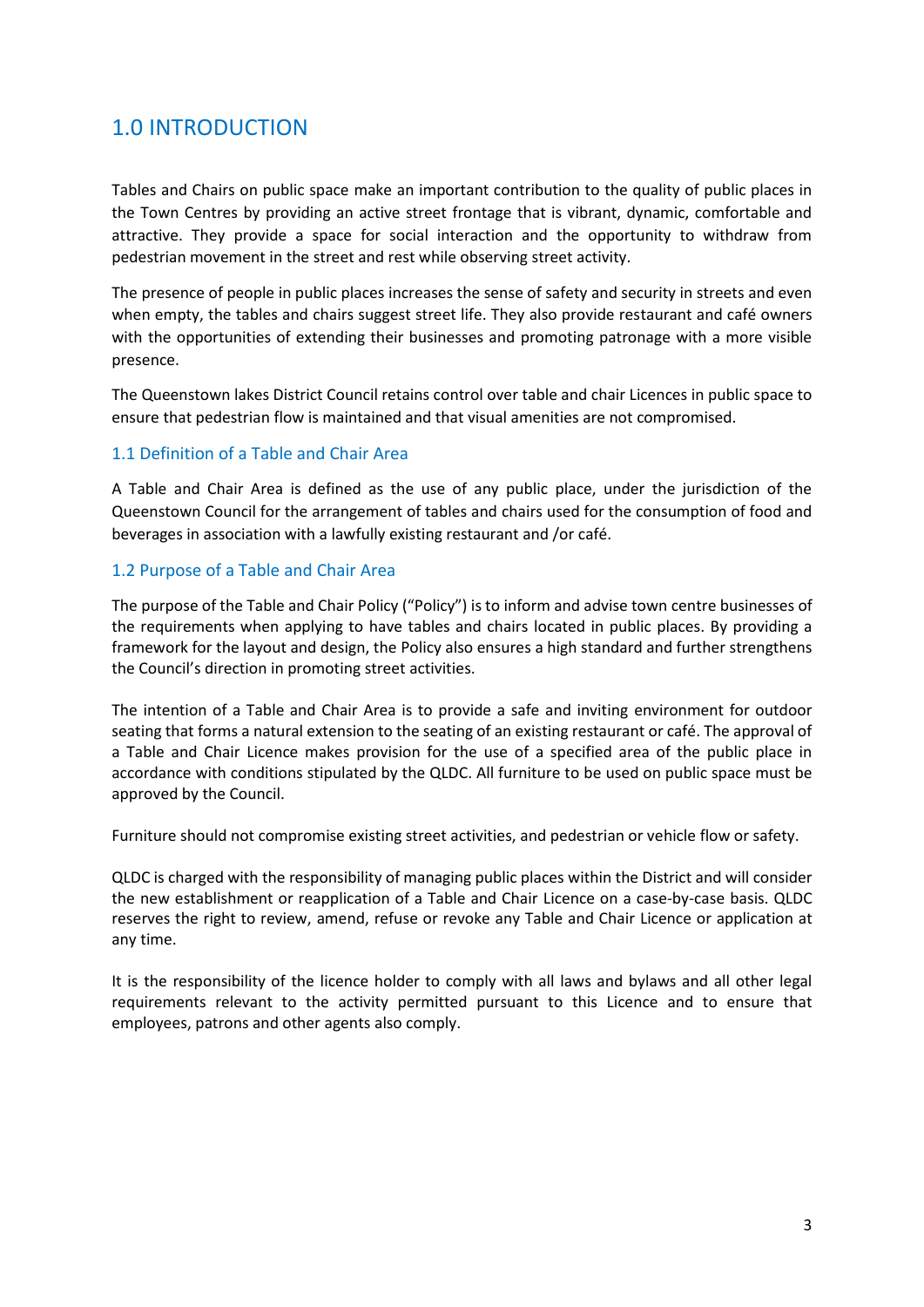## <span id="page-3-0"></span>2.0 OPERATION AND MANAGEMENT OF TABLE AND CHAIR AREA

### <span id="page-3-1"></span>2.1 Responsibilities

The operation of a Table and Chair Area is the responsibility of the licence holder. To ensure that the use of tables and chairs is an enjoyable experience for everyone, the licence holder is required to:

- Operate in accordance with the specific and general conditions of the licence and the requirements contained in the Tables & Chairs in Public Space Policy.
- Monitor the area, i.e. observe patrons at all times and respond to behaviour that may interfere with the use, enjoyment or personal comfort of another person in the Table and Chair Area or adjacent public place.
- Abide by any Council smokefree and vapefree policy.
- Maintain access for all patrons in and around the area at all times with particular attention given to the needs of people with disabilities.
- Manage the position and use of furniture within the area and ensure furniture is returned to its original position when moved by patrons.
- Comply with all legislation, regulations, bylaws or the District Plan or with any reasonable requests or directions given by an Authorised Officer. No loud speaker, amplifier, relay or other audio equipment shall be installed or used in association with the Table and Chair Area.
- Allow an Authorised Officer access to the area at all times without notice.
- Occupy and use the area at the licence holder's own risk.

## <span id="page-3-2"></span>2.2 Waste Management and Cleanliness

All waste must be stored in an appropriate container and any owner or occupier must accept and demonstrate responsibility for the cleanliness of the area immediately adjacent to their premises.

Tables and Chairs licence holders MUST manage the containment and proper disposal of tobacco waste including cigarette butts. The introduction of legislation banning smoking from dining areas has seen an increase in the amount of cigarette butt litter that has accumulated around Table and Chair Areas, which in turn is often blown into the streets, storm water drains and into our waterways. Table & Chair areas may be smokefree and vapefree if required under a specific Council policy, and this can be reinforced in Licence conditions.

To ensure the Table and Chair Areas must be maintained in a clean and hygienic state at all times, and to reduce the impact of waste upon the environment, the following requirements will apply:

- Staff must uphold the cleanliness of the site i.e. ensure that tables and chairs are kept clean and that litter is promptly removed from in and around the table and chairs and disposed of properly. This includes the removal of cigarette butts from the ground and/or any other nearby structures such as planters. Waste must not be swept into or allowed to enter storm water drains.
- Licence holders must maintain a high standard of presentation for all Table and Chair Areas by ensuring that furniture is clean, in good order and well presented.
- Licence holders must maintain the cleanliness of the public place throughout the trading period by removing all food, paper, cigarette butt waste and tree debris such as leaves and branches, and cleaning grime from solid surfaces.
- Any spills should be washed away promptly.

Under no circumstances are cobbled surfaces to be water blasted.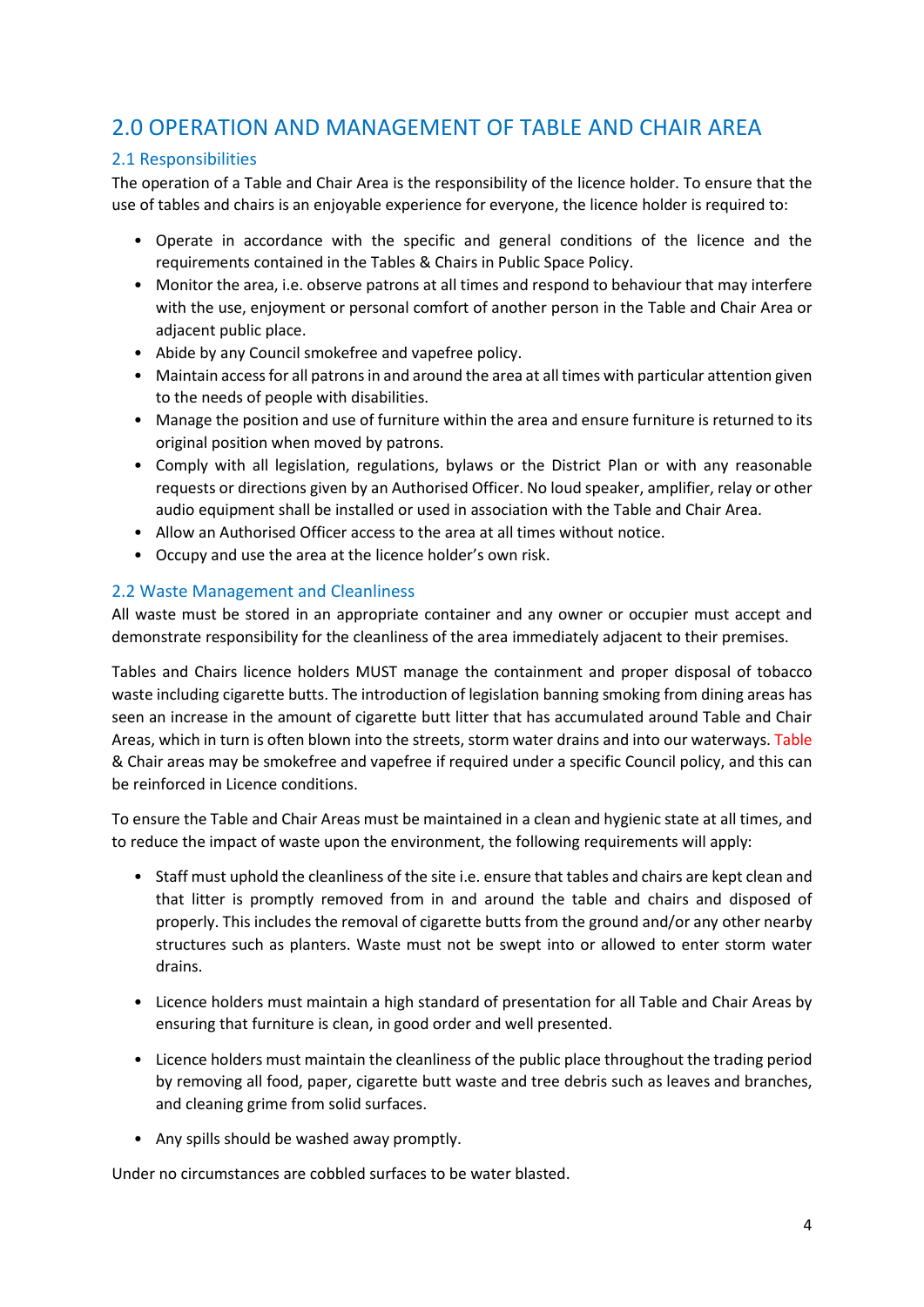Should the licence holder not heed Council's request to clean the area, Council reserves the right to arrange cleaning by an independent contractor, and to deduct the cost of such cleaning from the Bond.

All litter must be swept, collected and disposed of at the end of each day. This includes the removal of cigarette butts from the ground and/or any public structure such as planters.

### <span id="page-4-0"></span>2.3 Safety and security

The safety and security of both pedestrians and patrons are significant considerations when assessing an application for a Table and Chair Licence.

- Protection from vehicles may be required where tables and chairs are close to roads or intersections e.g. installation of Council approved bollards.
- No chairs placed immediately adjacent to roads are to be placed with their backs to the roadway.
- Table and Chair Areas should be monitored by the licence holder at all times and provide an inviting, clean and safe place for people to sit, relax and enjoy dining.
- Street furniture should generally be removed from the public place overnight/outside of trading hours, or it should be shown in the application how the furniture is to be secured in place.

#### <span id="page-4-1"></span>2.4 Insurance requirements

The licence holder is required to hold valid public liability insurance to the satisfaction of the Council. To meet Council's requirements the policy must:

- Note the interest of the Council on the policy;
- State the period covered by the insurance policy. i.e. commencement date and expiration date of policy;
- Be for a minimum amount of \$2,000,000 in respect of any single occurrence;
- Indemnify the Council against all claims of any kind arising from any negligent act either by the licence holder or the licence holder's agents; and
- Be in a form and with an insurer to the satisfaction of the Council.

#### <span id="page-4-2"></span>2.5 Reinstatement of a public place

Upon the expiry, cancellation or termination of the Table and Chair Licence, the licence holder is required, within 14 days of the expiry, cancellation or termination, to remove all the furniture from the public place and reinstate the public place to its original condition. Failure to remove the furniture within the specified period of time will result in the Council removing and disposing of the street furniture. No claim for payment or compensation from the Council shall be made for, or in respect of, such removal and disposal of furniture. Should the licence holder fail to reinstate the area to its original condition, the Council reserves the right to have the necessary work undertaken, to deduct the cost of this work from the Bond held, and to invoice the licence holder for any costs over the amount of the Bond.

#### <span id="page-4-3"></span>2.6 Rights of Access

The Council or its contractors may from time to time require access to the Table and Chair Area for maintenance to the surface or to access underlying services. In such circumstance, the licence holder shall ensure that the furniture is cleared from the Table and Chair Area for the required period. The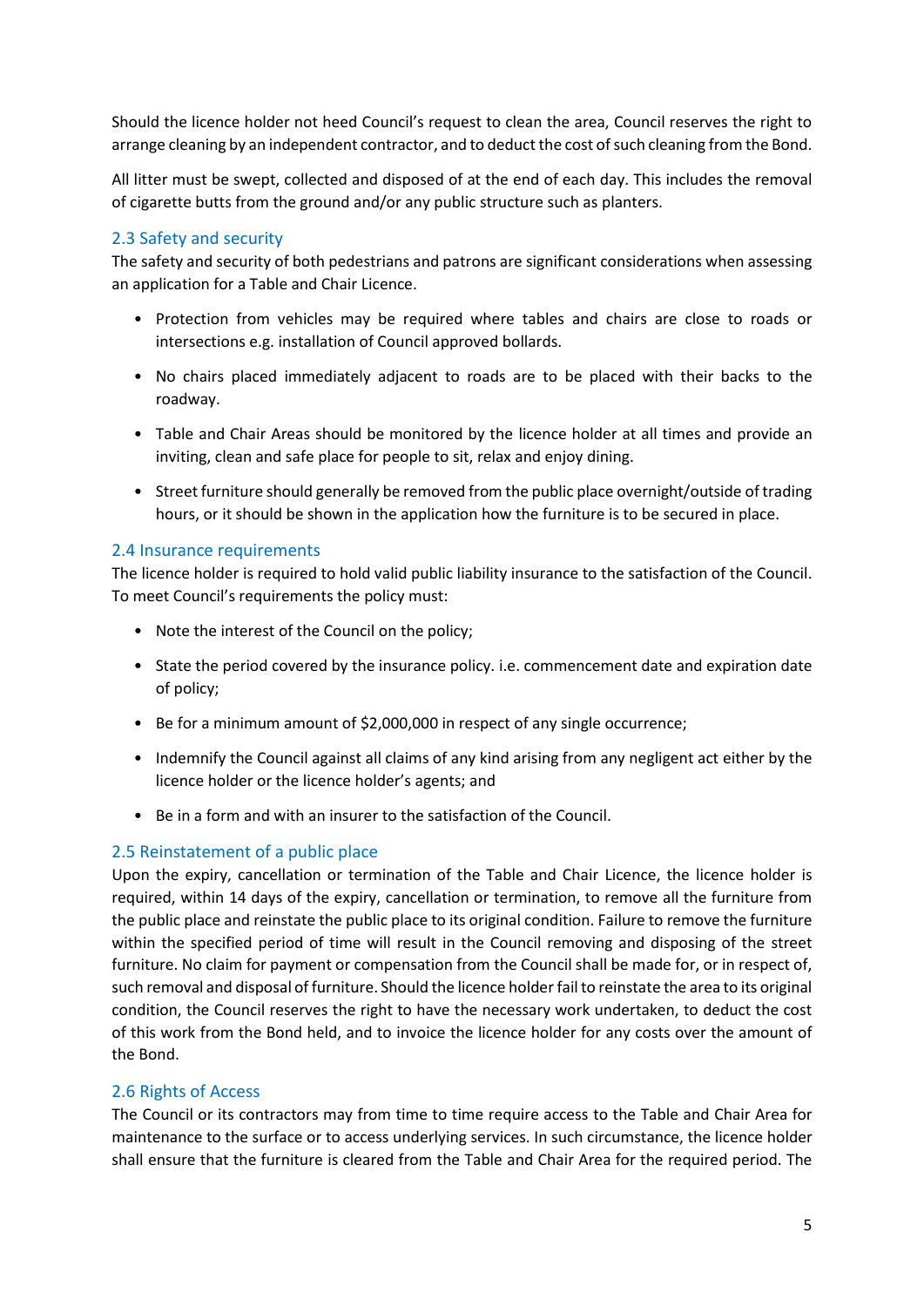Council will give reasonable notice to the licence holder and shall carry out the work with due haste. It will not be liable for any loss of business to the licence holder caused by the works to the area.

The licence holder will clear the Table and Chair Area where it is necessary for any fire appliance, ambulance or other vehicle to enter the Area for the protection of human life or property. The Council shall not be responsible or liable for any loss of business to the licence holder under such circumstances.

If the licence holder does not clear the Area as required above, the Council and emergency services shall have the right to clear the furniture from the Area and shall not be liable for any loss resulting from the removal of the furniture.

## 2.7 Arbitration

Where either party serves to the other a Dispute Resolution Notice, the parties shall attempt to resolve the dispute or difference by negotiation. If this cannot be done within 14 days, the dispute or difference shall be referred to the arbitration of a single arbitrator if one can be agreed upon by the parties. If the parties cannot agree to the appointment of an arbitrator within 14 days, the dispute or difference shall be submitted to a single arbitrator appointed by the President of the Southland District Law Society. Any arbitration in terms of this clause shall be conducted in accordance with the provisions of the Arbitration Act 1996 or any re-enactment or modification of that Act.

## <span id="page-5-0"></span>3.0 APPLYING FOR A TABLE AND CHAIR LICENCE

## <span id="page-5-1"></span>3.1 Application requirements

The Council requires the following information from the applicant when submitting an application for a licence:

- Application form: a fully completed application form including contact details and signatures.
- Site plan of existing conditions: a plan at scale 1:100 accurately showing the existing conditions adjacent to the restaurant including:
	- the width of the building frontage and the footpath from the outside face of the kerb to the building line;
	- the location of building lines; and
	- an accurate location and type of abutting properties, existing trees, litter bins, light poles, signs, existing street furniture, pits, fire hydrants, parking meters, utility supply boxes, telephone boxes, bicycle rails, car parking and other features.
- Site plan of proposed table and chair layout: A plan at scale 1:100 accurately showing the area of the proposed Table and Chair Area and layout of all tables, chairs, umbrellas, etc. All dimensions associated with the Table and Chair Area should be shown including the required clearances.
- Photographs of the site: clearly showing the proposed Table and Chair Area relative to buildings and existing features in the footpath.
- Details of furniture: Colour photographs and/or detailed architectural drawings of chairs, tables, umbrellas and other items proposed for the restaurant.
- Measurement of furniture: including the width span and clearance height of umbrellas.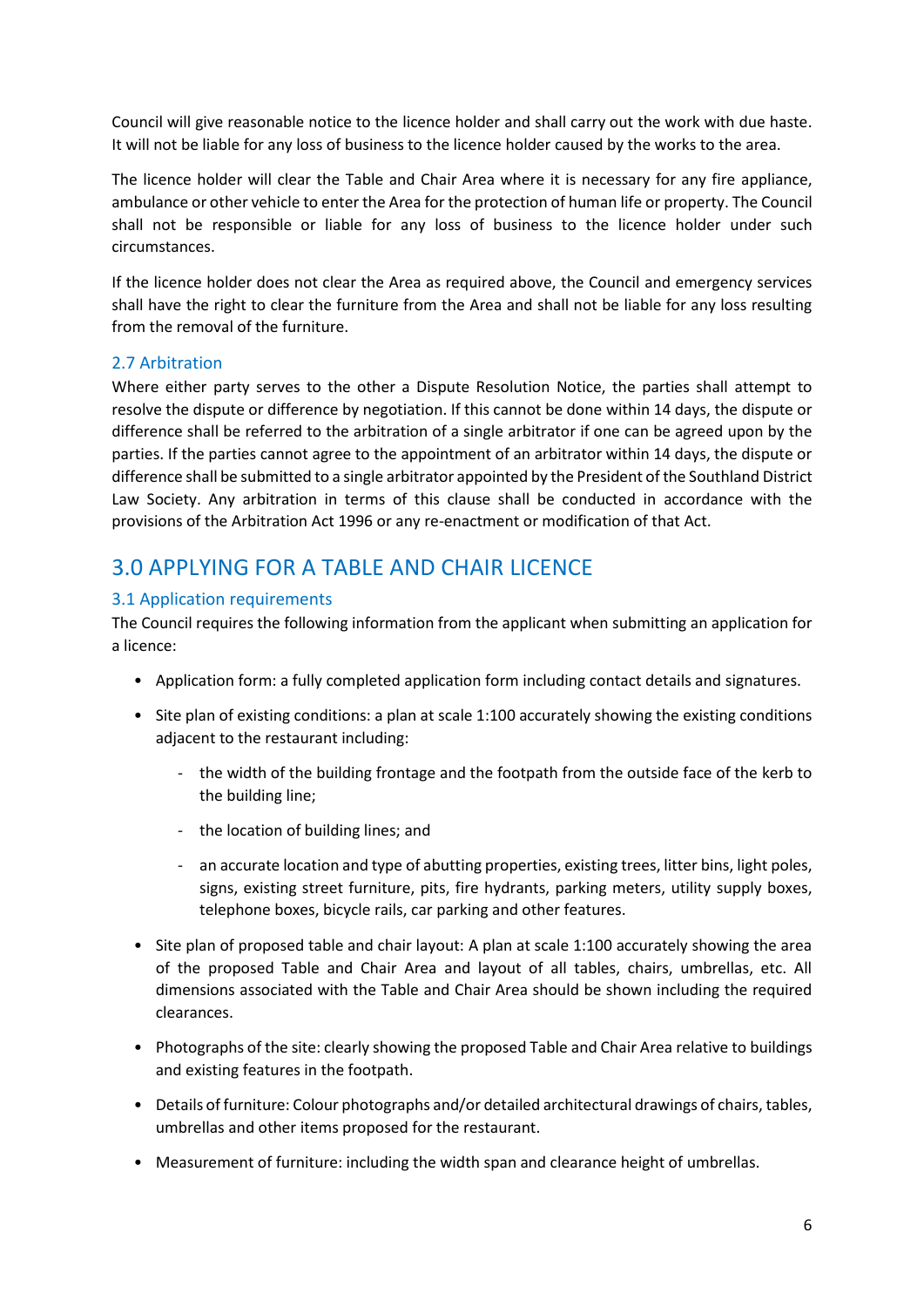- Letter(s) of Consent: any letters of consent as required under this policy.
- Application Fee of \$250.

## <span id="page-6-0"></span>3.2 Application assessment

Upon receiving an application, a representative of QLDC will:

- Check that all relevant information has been received. If incomplete, the applicant will be contacted to discuss and clarify any outstanding requirements and make arrangements for the information to be provided within a specified period.
- Check the application to ensure it meets requirements for access, site plans, health and safety, and design. If the requirements are inadequate, the applicant will be contacted to discuss amendments. The applicant is required to arrange any amendments and these are to be resubmitted before approval will be given.
- Inspect the site and check accuracy of submitted plans. If plans are inaccurate or inadequate, the applicant will be contacted and requested to submit revised plans.
- Assess other outstanding QLDC matters. Clarification will be sought from other Council departments to ensure there are no outstanding Health and Safety, Building or Planning orders or notices on the property. The licence will only be issued when all relevant licences and approvals have been issued, and all outstanding matters have been satisfactorily resolved. It is the responsibility of the applicant to obtain all relevant licences/approvals.
- Licence decision. Successful applicants are then required to supply an Insurance Certificate for a minimum of Two Million Dollars (\$2,000,000) Public Liability Insurance, specifically covering the area occupied by the tables and chairs and indemnifying the Council against all claims in a form and with an insurer to the satisfaction of the Council, and pay the required licence fee and performance bond before a Licence will be issued.

Once a decision on the application is made, the applicant will be advised. A Licence will then be prepared for execution by both QLDC and the applicant. The licence will include a site plan of the exact location of the approved table and chair area and its size.

Metal markers may be inserted into the paving to show the corners of the approved table and chair area (at the applicant's cost). It is the responsibility of the licence holder to ensure that all furniture is contained within the specified area at all times.

## <span id="page-6-1"></span>3.3 Amendments to a licence

Licence holders must submit an application in writing to QLDC for any amendment to their existing Table & Chair Licence. Amendments may include:

- Changes to furniture style or design.
- Addition of gas heaters, umbrellas or any other furniture.
- Any other variation.

An amendment fee (non-refundable) of \$100.00 must accompany the application, and any additional costs incurred by Council in attending to the amendment may be required to be paid in full.

In dealing with any application to amend a licence, the Council will use a similar process and consider similar criteria to those used in an application for a new licence.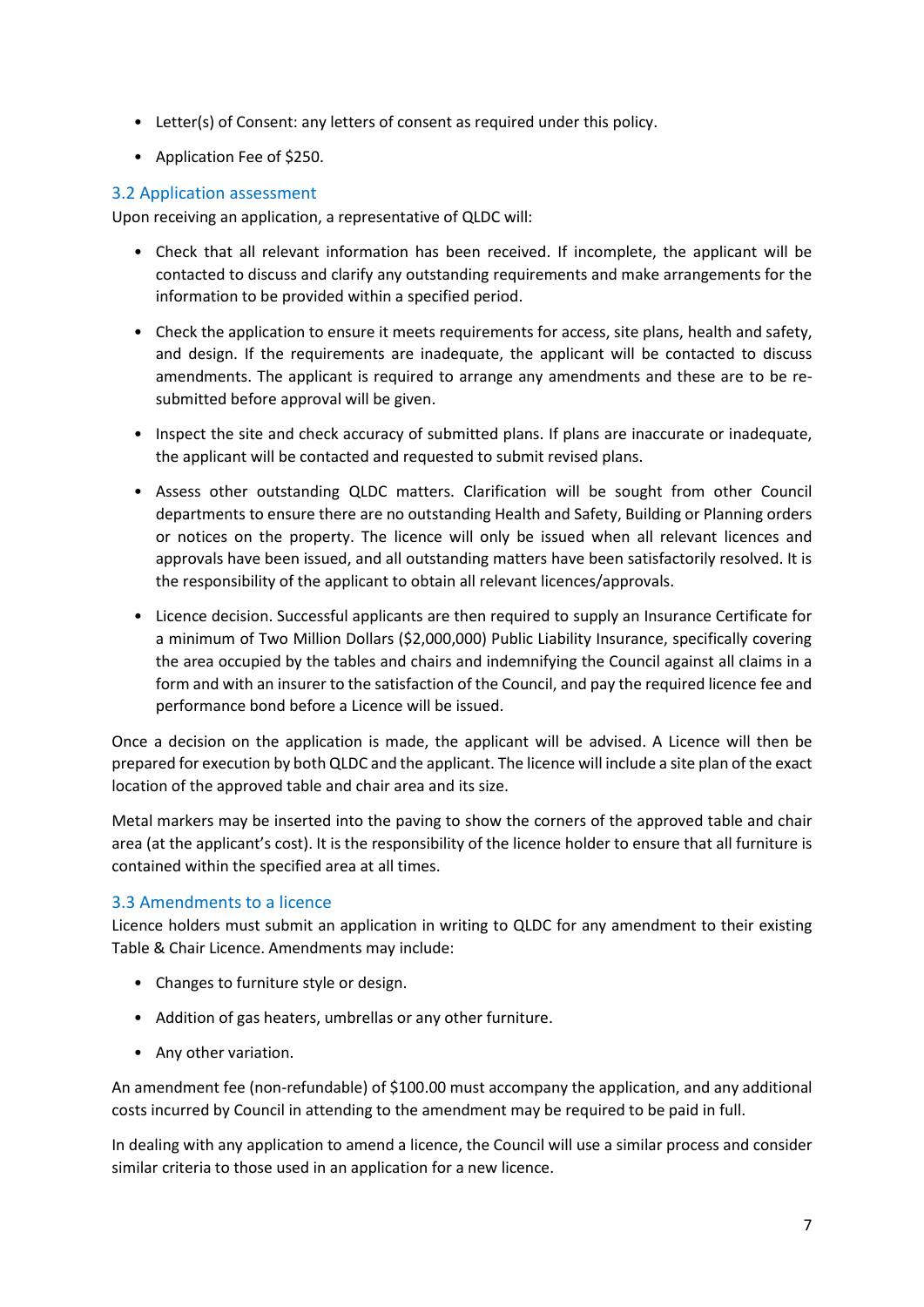Other matters including outstanding fees and breaches of licence conditions must be fully rectified before an amendment will be considered.

The licence holder will be notified within two or four weeks of the Councils decision.

#### <span id="page-7-0"></span>3.4 Reapplication for a licence

All current licence holders are required to re-apply for a Table and Chair Licence on an annual basis. The QLDC reserves the absolute discretion to renew the licence for a further period or not.

All reapplications will undergo an annual assessment process to ensure the layout meets the requirements for access, public safety, amenity, design and general compliance issues. In considering any reapplication for a licence, the Council will use a similar process and consider similar criteria to those used in an application for a new licence. Other matters including outstanding fees and breaches of licence conditions must be fully rectified before any reapplication will be considered.

An application fee is not charged for the annual re-application. A decision regarding a re-application for a Table and Chair Licence, including any variations determined suitable by Council, will take approximately two to four weeks or longer if the application is found to be deficient. Licence holders must supply proof of a new licence to the Alcohol Licensing Inspector annually.

#### <span id="page-7-1"></span>3.5 When can alcohol be served and consumed in Table and Chair Licence areas

<span id="page-7-3"></span>Any supply and consumption of alcohol within the Table and Chair area requires an alcohol licence issued by the Queenstown Lakes District Licensing Committee. District Plan requirements must also be addressed, and a resource consent may also be required.

#### 3.7 Change of Ownership

Should the licence holders' business change ownership, the Table and Chair Licence will need to be assigned to the new owner. A fee to process the assignment will be chargeable to the assignee. In the event the licence cannot be assigned, a new licence will need to be applied for if the new owner wishes to continue occupying the Table & Chair Area.

#### <span id="page-7-2"></span>3.7 Licence Fees

The Licence fees are to be paid in advance each year, when the licence or renewal is approved.

| Location                              | Proposed rate per m2 (all figures ex GST) per annum |
|---------------------------------------|-----------------------------------------------------|
| Queenstown Mall (lower)               | \$200                                               |
| Queenstown Mall (upper)               | \$200                                               |
| Queenstown Lakefront                  | \$160                                               |
| Beach and Shotover Streets            | \$140                                               |
| <b>Remaining Queenstown Pavements</b> | \$140                                               |
| Arrowtown - Buckingham Street         | \$70                                                |

The Licence fees are as below, and these can be reviewed annually, subject to a resolution of Full Council.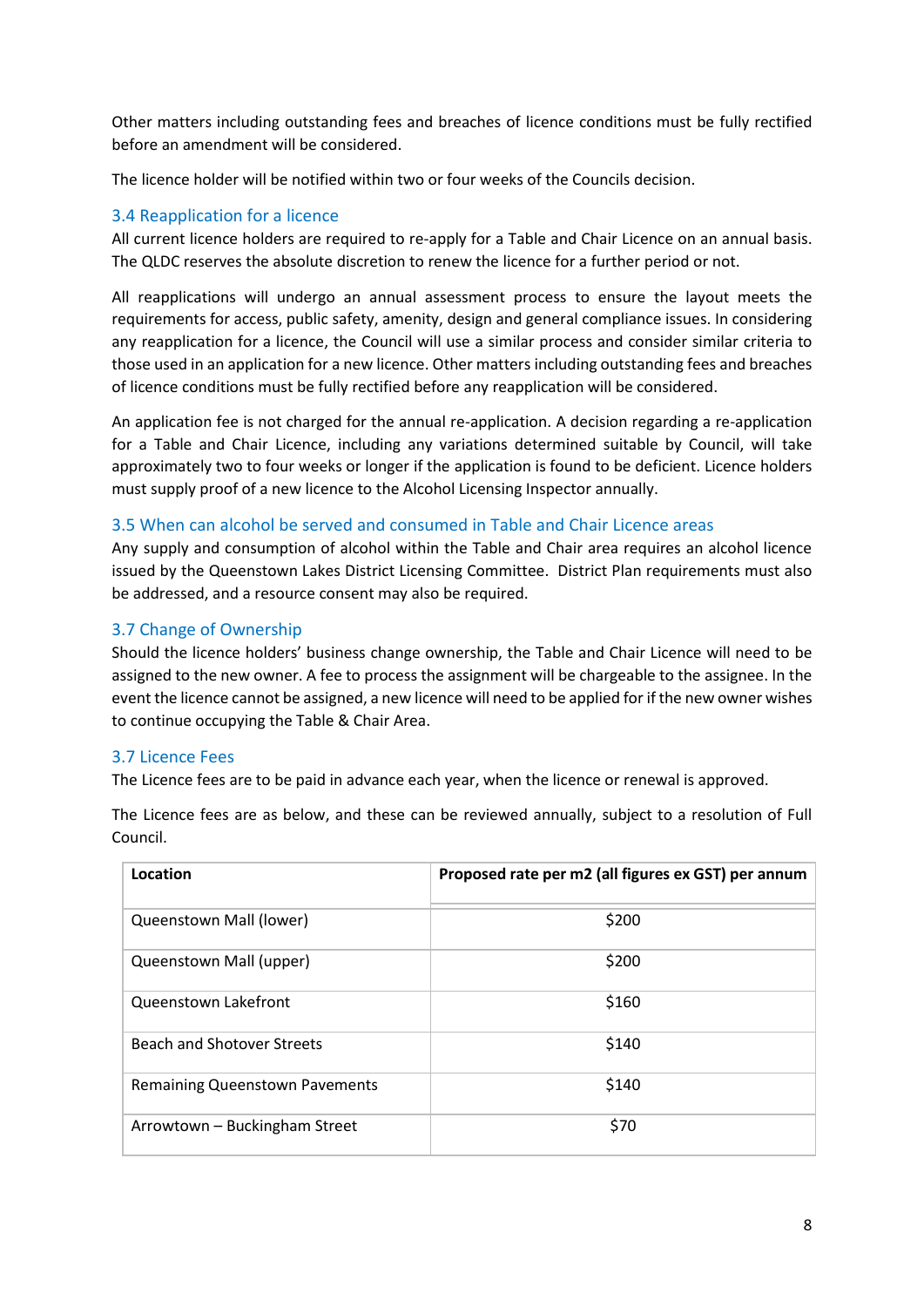| <b>Remaining Arrowtown Pavements</b> | \$70  |
|--------------------------------------|-------|
| Wanaka Waterfront                    | \$100 |
| Remaining Wanaka Pavements           | \$70  |
| Glenorchy                            | \$35  |

### <span id="page-8-0"></span>3.8 Bonds

A performance bond may be required to be paid to the Council at the commencement of each licence, and the signed licence will not be released to the applicant until the Bond is received. The Bond may be used by the Council to rectify cleaning problems if the applicant has not heeded a written request to do so, and/or to reinstate the public space when the licence is terminated.

The Bond is to be set at \$50 per square metre (plus GST) at the commencement of this policy, and will be reviewed every three years by Council. The minimum Bond amount will be \$200 plus GST.

## <span id="page-8-1"></span>4.0 LIASON, COMPLIANCE AND ENFORCEMENT PROTOCOL

The Council will monitor the operation of Table and Chair Areas within the District to ensure that conditions of the licence and the Table and Chair Policy are consistently being maintained, including regular unscheduled inspections by authorised officers of Council. Where it is evident that conditions are not being met, the liaison and compliance protocol will follow.

Following a complaint or report of breach of a Table and Chair licence, Council Officers or their representatives will visit the premises and seek rectification if a breach is determined. Action will be instituted according to the impact the breach of the licence is having upon safety, access and amenity in the area. The Council is able to initiate discussions with proprietors and explain the rationale for licence specifications where appropriate. This process acts as a catalyst for open communication between all parties and seeks to resolve the issue as quickly and amicably as possible. Failing this, the appropriate compliance protocol will be followed.

#### <span id="page-8-2"></span>4.1 Operating Without a Licence

Any person locating table and chairs or any other equipment in a public space without a licence may be in breach of the Activities in Public Places Bylaw (2016), Reserves Act 1977 and Local Government Act. This also applies to premises operating with an expired or suspended licence.

#### <span id="page-8-3"></span>4.2 Breach of licence conditions

Written notice will be issued explaining the breach and the actions required by the licence holder to remedy the situation.

Should the licence holder continue to be in breach of the licence conditions, the licence will be suspended for one week, and finally if the infringement continues, the licence will be cancelled. Should the operator continue to occupy the Table and Chair Area while the licence is suspended or cancelled, they will be in breach of the Activities in Public Places Bylaw (2016), Reserves Act 1977 and Local Government Act.

#### <span id="page-8-4"></span>4.3 Suspension of a licence for works likely to threaten safety

Certain road, building construction, and/or demolition work has the potential to cause injury, harm or inconvenience to staff and/or occupants of Table and Chair Area if such work is being undertaken in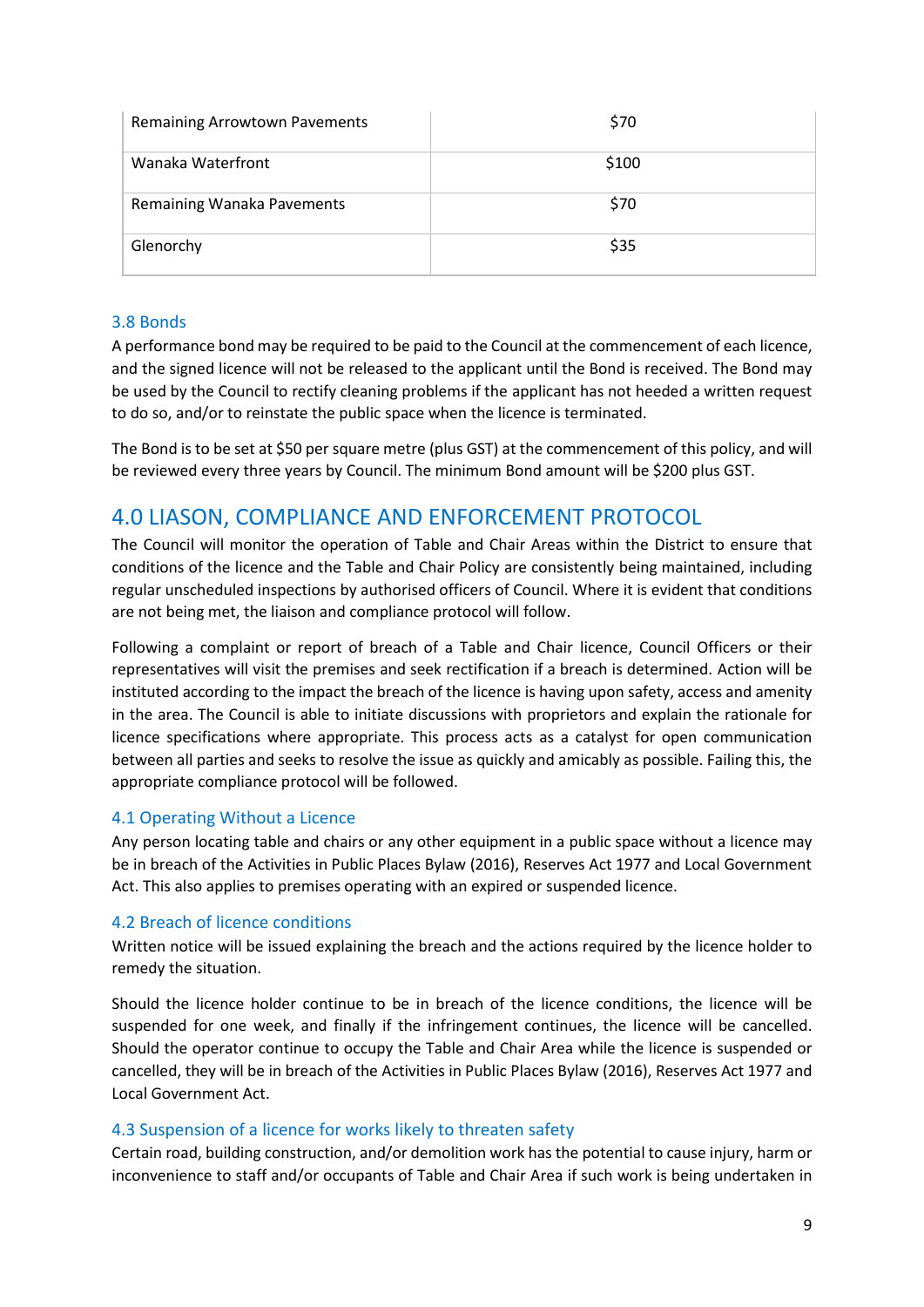the vicinity of the tables and chairs. In such instances the Council may suspend the Table and Chair Licence immediately. If the suspension period is more than one month, a pro rata portion of the licence fee may be refunded to the Licensee.

## <span id="page-9-0"></span>4.4 Cancellation or suspension of a licence

In addition to any other rights of the Council detailed in this Policy or an individual Table and Chair Licence, if a licence holder fails to comply with a written notice from the Council relating to breaches of the Table and Chair Policy or conditions of the licence, the Council may, at its discretion, cancel or suspend the Table and Chair Licence, or decide not to re-issue an expired licence for a period of at least 12 months. The Council may also suspend the licence by giving at least 30 days written notice to the licensee if the Council or any other external bodies require the site for events, festivals, footpath maintenance or works, or for any other purpose. If the suspension period is more than one month, a pro rata portion of the licence fee may be refunded to the licence holder.

## <span id="page-9-1"></span>4.5 Cancellation by licence holder

The licence holder may request the cancellation of the licence at any time during its period of validity. Thirty (30) days' notice of intention to cancel must be provided in writing to the Council.

Following the cancellation of a Table and Chair Licence, all furniture must be removed from the public place. The restitution of a public place is the responsibility of the licensee. The pavement must be returned to its original condition at the cost of the licensee. The Council is responsible for approving the quality of work completed and ensuring the pavement is restored to a satisfactory condition. All furniture and fittings are to be removed from the Table and Chair Area from the date the Table and Chair Licence is cancelled. If the furniture is not removed and the public place is not reinstated to its original condition within a period specified by the Council, then works will be carried out at the licence holder's expense. Operators may re-apply for a new licence at any time.

## <span id="page-9-2"></span>5.0 GUIDELINES FOR SITING TABLES AND CHAIRS

Table and Chair Areas should provide a comfortable, attractive and relaxing environment for patrons, whilst complementing other street activities. For example:

- In streets with adequate pavement space to accommodate tables and chairs without compromising pedestrian access and other street activities (Refer to Section 5.4)
- In public reserves and open spaces, once the requirements of the Reserves Act 1977 have been undertaken (Refer Section 5.5);
- In the Queenstown Mall (refer Section 5.6).

*As a general rule, Table and Chair Areas will be the length of the premise frontage, and at a depth which Council believes maintains suitable pedestrian flows and visual amenity.*

#### <span id="page-9-3"></span>5.1 Amenity and Appearance

Table and Chair Areas should provide an attractive and comfortable place for people to relax and should not compromise the level of amenity for other people in the street.

- Types and designs of furniture should be of high-quality materials with finishes that are attractive and durable.
- Existing verandahs and street trees should be integrated into the siting and layout of Table and Chair Areas to maximise a comfortable environment for patrons.
- Umbrellas may be appropriate where verandahs and trees do not exist to provide shelter.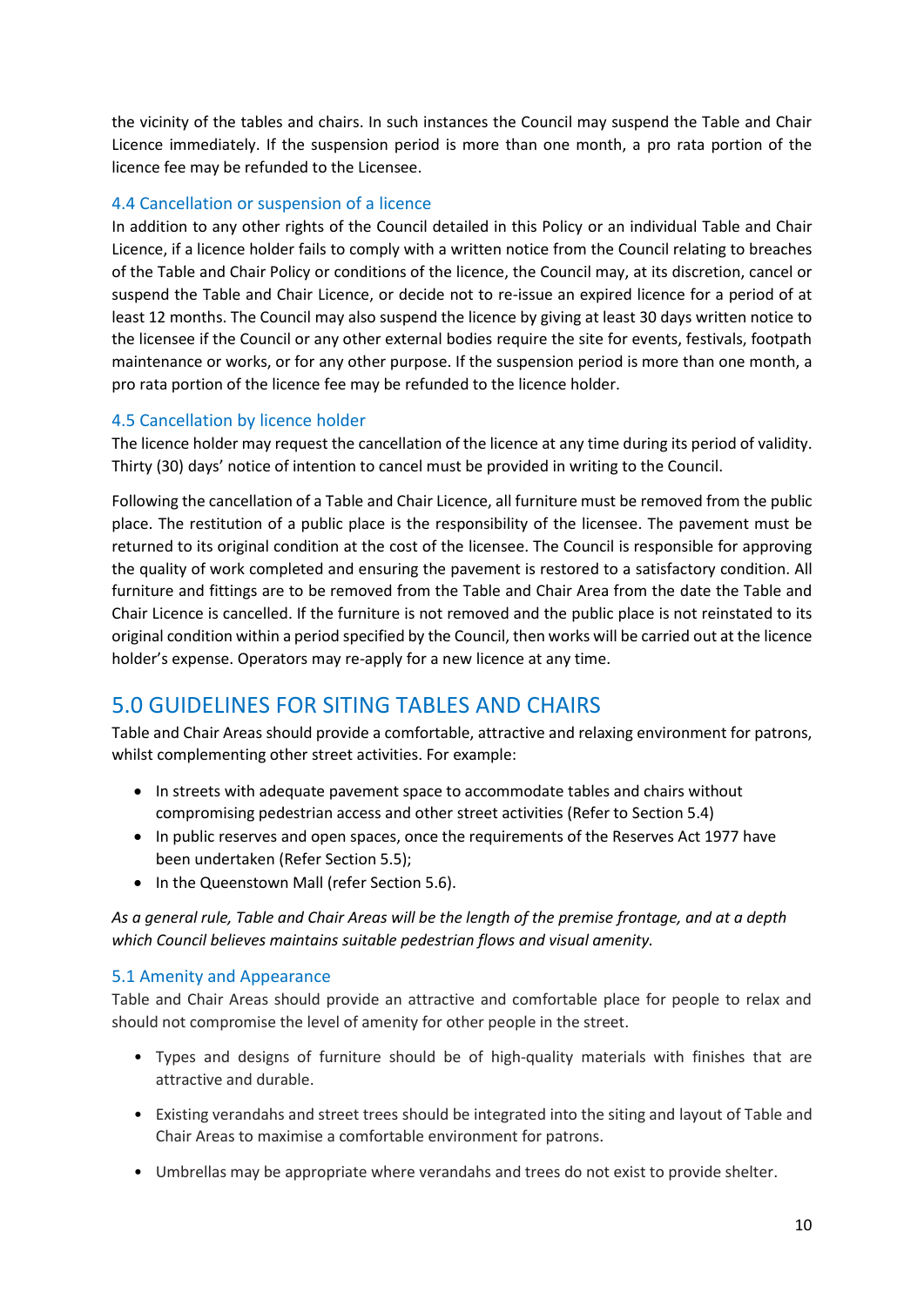#### <span id="page-10-0"></span>5.2 Adjoining premises

To minimise the impact upon other businesses, tables and chairs should generally be sited in front of the adjoining food premises. The location of trees, artwork, street furniture and other public infrastructure as well as the width of the footpath, may affect the establishment of a Table and Chair Area. Under these circumstances, an applicant may request that Council (at its own discretion) give consideration to permitting the Table and Chair Area to occupy a public place adjoining another premise. In this instance the written approval of the occupier of the affected premises is to be provided with the application (such approval not to be unreasonably withheld) and the owner of the adjoining building should be notified.

In all cases, the Council will assess the request to determine the impact upon the safety, access and amenity of the immediate area. The Council is not obligated to approve an application if these criteria cannot be satisfactorily met.

#### <span id="page-10-1"></span>5.3 First Floor premises

If seeking to occupy a public place on the ground floor, where the restaurant or premises is located on the first floor, the applicant is required by the Council to provide consent in writing from the occupier of the ground floor premises (such approval not to be unreasonably withheld). The owner of the building should also be notified. If the consent is withdrawn during the licence period, the licence will not be cancelled before its expiry date, provided all conditions of the Licence and the Table and Chair Policy are consistently observed. Written consent must be provided each year as this provides the opportunity for the siting of adjacent Tables and Chairs Areas to be reviewed in the event that the ground floor occupier's consent is withdrawn, or a new owner occupies the premises.

Where an existing licence has been granted for a first floor restaurant to occupy the public space on the ground floor adjacent to the building, and the ground floor tenancy then applies for a Table and Chair Licence, the ground floor tenancy will have priority for a table and chair area.

#### <span id="page-10-2"></span>5.4 Pavements

Table and Chair licences may be approved for ordinary pavements in the town centres however it is expected that a minimum pedestrian width of 3 metres will be maintained at all times between the table and chairs licenced area and the edge of the footpath, or as an unobstructed pathway for pedestrians. A lesser width may be accommodated in some limited circumstances if safe to do so without creating pedestrian conflicts, or in areas that are not susceptible to high pedestrian traffic.

If tables and chairs are aligned immediately adjacent to the road, no chair can back to the road unless there is at least 800mm clearance to the kerb. This rule is intended to prevent diners from pushing their chairs into traffic or parked vehicles when standing up.

The Council may require greater setback or consider variations to the above setbacks depending upon pedestrian and vehicular traffic conditions, impact upon access and circulation, existing street activities, amenity value and interest and concerns of particular user groups in using the streetscape.

#### <span id="page-10-3"></span>5.5 Reserves

In some situations Table and Chairs Areas may be appropriate on the parks and reserves within the urban centre and townships. The Reserves Act 1977 requires that a separate public process is followed for consideration of commercial use of parks and reserves. Applications for use of reserves will need to cover the full cost of public notification and the hearing of any submissions and other processing costs. The costs are non-refundable should an application be declined by either the Council or the Minister of Conservation. Upon application for a Table and Chair Licence on reserve land, a deposit of \$500 must be paid to cover processing costs. If the costs for processing the application are less than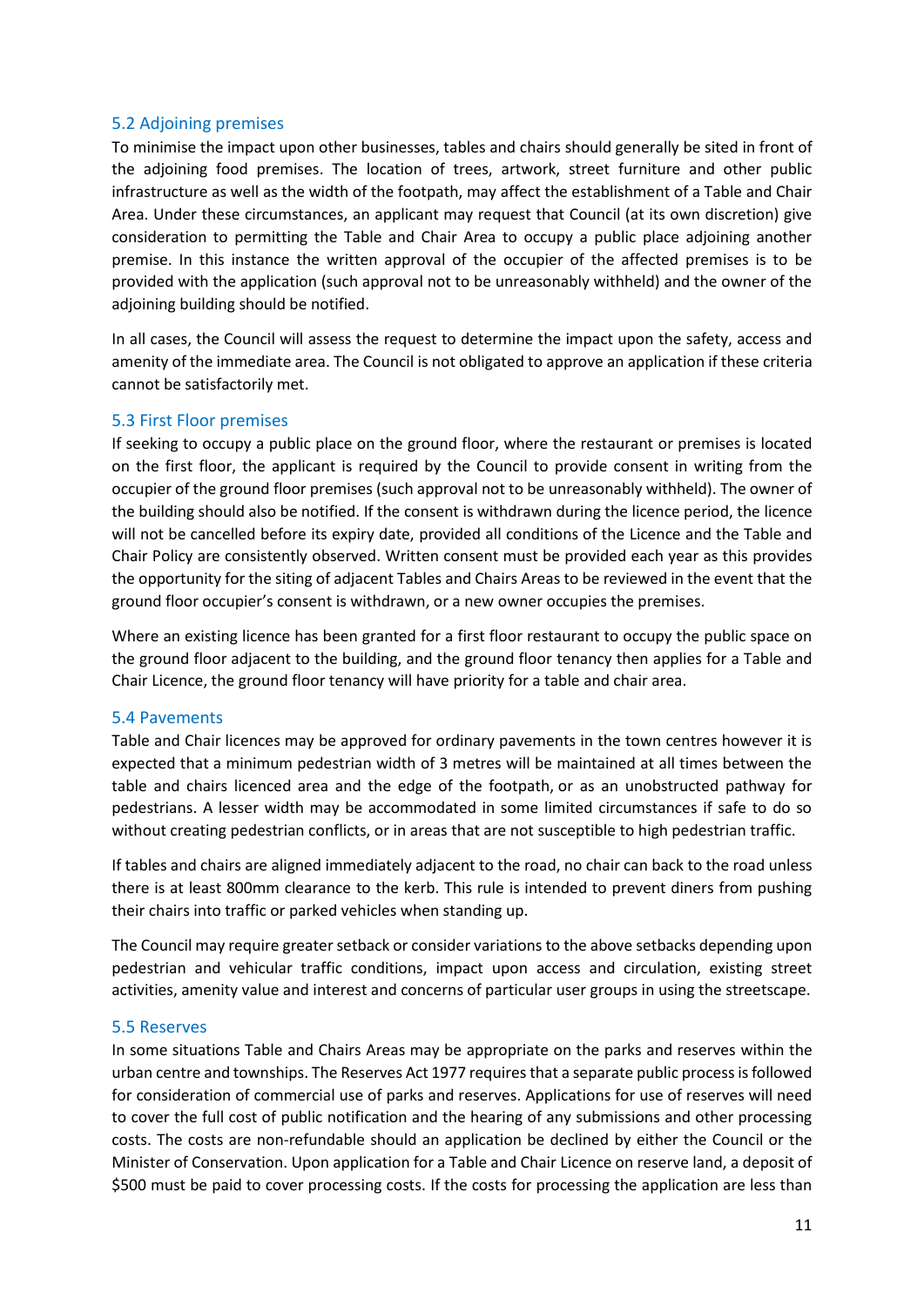this, the residual amount will be refunded when applicant is notified of the decision. If they are more, the additional amount must also be paid by the applicant prior to the licence being issued.

Generally, the area will be the width of the premises frontage, and a depth to be determined at the absolute discretion of Council. Generally, the area will be the width of the premises frontage, and a depth to be determined at the absolute discretion of Council.

Where appropriate, Council may consider undertaking capital works (paving, landscaping etc.) to enable a table and chair area to be located on a reserve. Council will expect a suitable return for such capital expenditure, generally at the rate of 7.5% per annum. This return will be over and above the usual licence fee.

#### 5.6 The Queenstown Mall

The Queenstown Mall often has a high pedestrian traffic, and pedestrians must be able to flow freely through the mall at all times.

Generally, the area will be the width of the premises frontage, and a depth to be determined at the absolute discretion of Council. No tables and chairs will be permitted inside the verandah posts, or inside the line these form where there is no verandah. A minimum corridor of two metres must be maintained in the centre of the mall. The Council may install planter boxes to delineate this centre line for both operators and patrons when the Mall is upgraded or sooner if the Council deems it necessary. It remains the licence holder's responsibility to ensure that their patrons do not move furniture out of the permitted table and chair area. A clear unobstructed area without tables and chairs will be maintained at both the top and bottom of the mall.

Where appropriate, Council may consider undertaking capital works (paving landscaping etc.) to enable a table and chair area to be located on a reserve. Council will expect a suitable return for such capital expenditure, generally at the rate of 7.5% per annum. This return will be over and above the usual licence fee.

## <span id="page-11-0"></span>6.0 DESIGN GUIDELINES

#### <span id="page-11-1"></span>6.1 Furniture specifications

In order to satisfy the requirements of the Table and Chair Policy, the type and design of outdoor furniture must be of a high standard in appearance and style, made of quality materials, with finishes that are attractive and durable. In all circumstances, furniture must be approved by the Council before use.

Furniture should be unobtrusive in nature, complementing the culture, character and significance of the street in style, appearance, materials, finishes and colours. For example, contemporary and brightly coloured furniture may be appropriate for a predominantly modern street. Tables and chairs proposed in heritage streetscapes, however, should use more traditional and simple colours.

#### <span id="page-11-2"></span>6.2 Tables and Chairs

For the maintenance of public safety, furniture that is constructed solely of plastic is unacceptable.

- Tables and chairs should be uniform in style and design.
- Tables and chairs should be portable yet sturdy and not able to be moved by the wind.
- All chairs and tables should have a minimum 30mm diameter rubber pad on chair and table legs to protect the pavement surface.